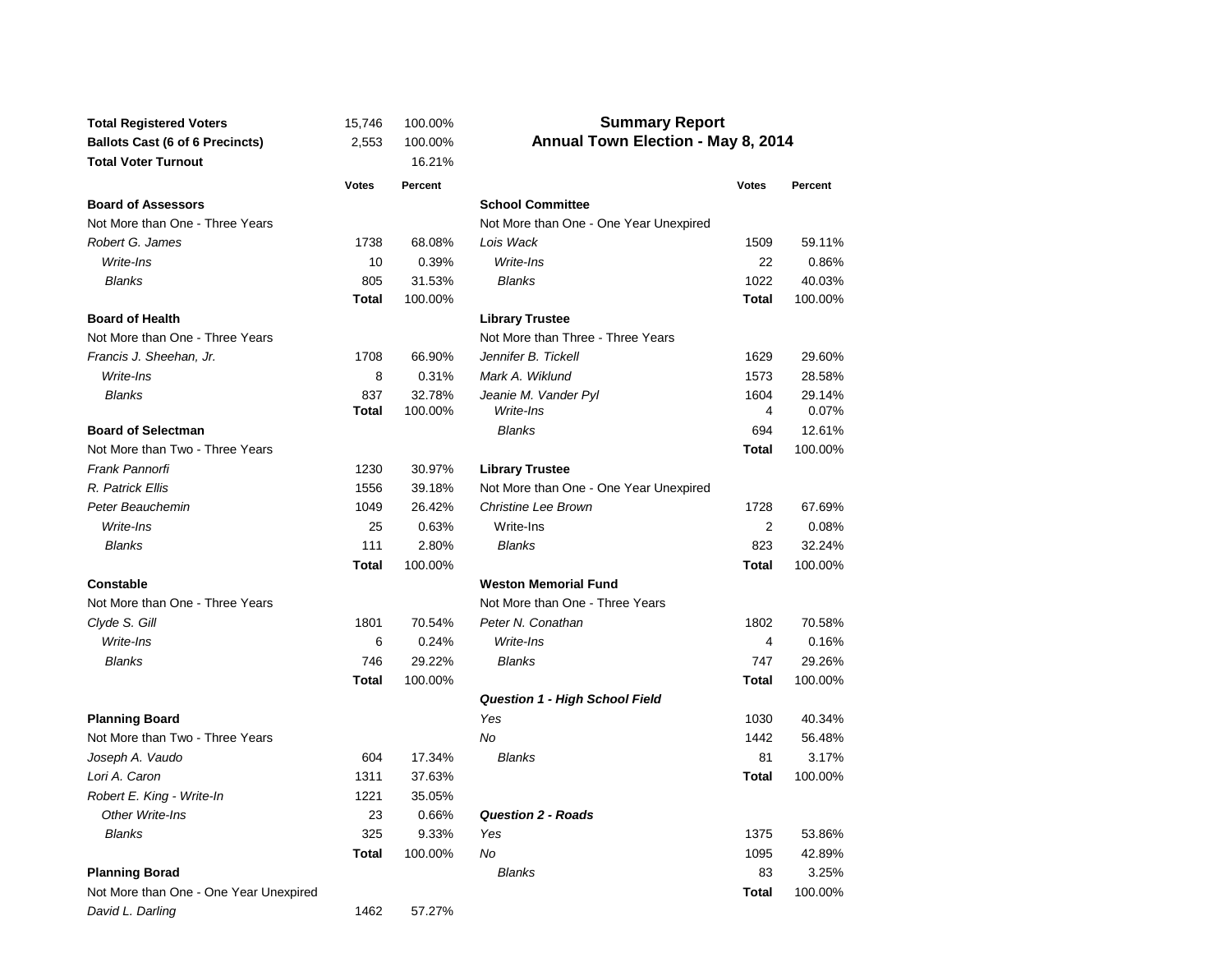| Robert E. King - Write-In      | 102   | 4.00%   |  |
|--------------------------------|-------|---------|--|
| Other Write-Ins                | 6     | 0.24%   |  |
| Blanks                         | 983   | 38.50%  |  |
|                                | Total | 100.00% |  |
| <b>School Committee</b>        |       |         |  |
| Not More than Two - Three Year |       |         |  |
| James J. Dever                 | 1465  | 39.34%  |  |
| Sean Patrick Rausch            | 1359  | 36.49%  |  |
| Other Write-Ins                | 14    | 0.38%   |  |
| Blanks                         | 855   | 22.96%  |  |
|                                | Total | 100.00% |  |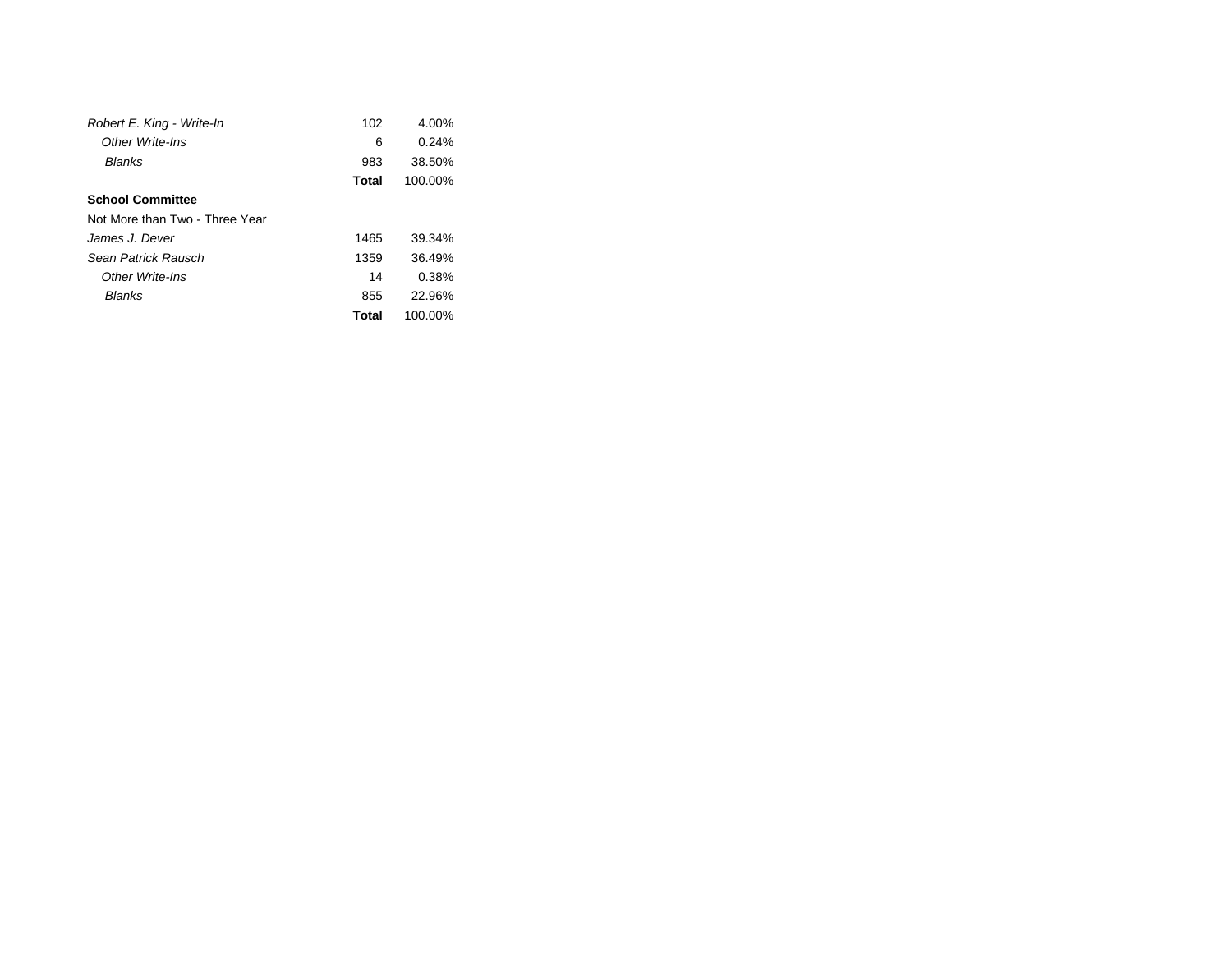## **TOWN OF SANDWICH ANNUAL TOWN ELECTION May 8, 2014**

| # of Registered Voters     | 15,746 |
|----------------------------|--------|
| <b>Total Ballots Cast:</b> | 2,553  |

16.21% **% of Total Voters**

| <b>PRECINCT</b>                              | 1    | $\overline{2}$ | $\overline{\mathbf{3}}$  | 4          | 5      | 6      | <b>Total</b> | Grand        | %       |
|----------------------------------------------|------|----------------|--------------------------|------------|--------|--------|--------------|--------------|---------|
|                                              |      |                |                          |            |        |        | <b>Votes</b> | <b>Total</b> | of Vote |
| <b>OFFICES/CANDIDATES</b>                    |      |                |                          |            |        |        | Cast         |              |         |
| <b>Number of Eligible Voters by Precinct</b> | 2829 | 2778           | 2518                     | 2643       | 2555   | 2423   |              | 15746        |         |
| <b>Total Ballots Cast</b>                    | 652  | 626            | 345                      | 270        | 310    | 350    | 2553         |              |         |
| <b>Percentage By Precinct</b>                |      |                | 23.05% 22.53% 13.70%     | 10.22%     | 12.13% | 14.44% |              |              |         |
|                                              |      |                |                          |            |        |        |              |              |         |
| <b>Board of Assessors</b>                    |      |                |                          |            |        |        |              |              |         |
| <b>Not More than One - Three Years</b>       |      |                |                          |            |        |        |              |              |         |
| Robert G. James                              | 436  | 407            | 244                      | 190        | 213    | 248    | 1738         | 1738         | 68.08%  |
| Write-Ins                                    |      |                |                          |            |        | 0      | 10           | <b>10</b>    | 0.39%   |
| <b>Blanks</b>                                | 215  | 214            | 100                      | 78         | 96     | 102    | 805          | 805          | 31.53%  |
| <b>Total</b>                                 | 652  | 626            | 345                      | <b>270</b> | 310    | 350    |              | 2553         | 100.00% |
|                                              |      |                |                          |            |        |        |              |              |         |
| <b>Number of Eligible Voters by Precinct</b> | 2829 | 2778           | 2518                     | 2643       | 2555   | 2423   |              | 15746        |         |
| <b>Total Ballots Cast</b>                    | 652  | 626            | 345                      | 270        | 310    | 350    | 2553         |              |         |
| <b>Percentage By Precinct</b>                |      | 23.05% 22.53%  | 13.70%                   | 10.22%     | 12.13% | 14.44% |              |              |         |
|                                              |      |                |                          |            |        |        |              |              |         |
| <b>Board of Health</b>                       |      |                |                          |            |        |        |              |              |         |
| <b>Not More than One - Three Years</b>       |      |                |                          |            |        |        |              |              |         |
| Francis J. Sheehan, Jr.                      | 428  | 395            | 237                      | 189        | 207    | 252    | 1708         | 1708         | 66.90%  |
| Write-Ins                                    |      |                | $\overline{\mathcal{L}}$ |            |        |        |              | 8            | 0.31%   |
| <b>Blanks</b>                                | 223  | 229            | 106                      | 80         | 102    | 97     | 837          | 837          | 32.78%  |
| <b>Total</b>                                 | 652  | 626            | 345                      | 270        | 310    | 350    |              | 2553         | 100.00% |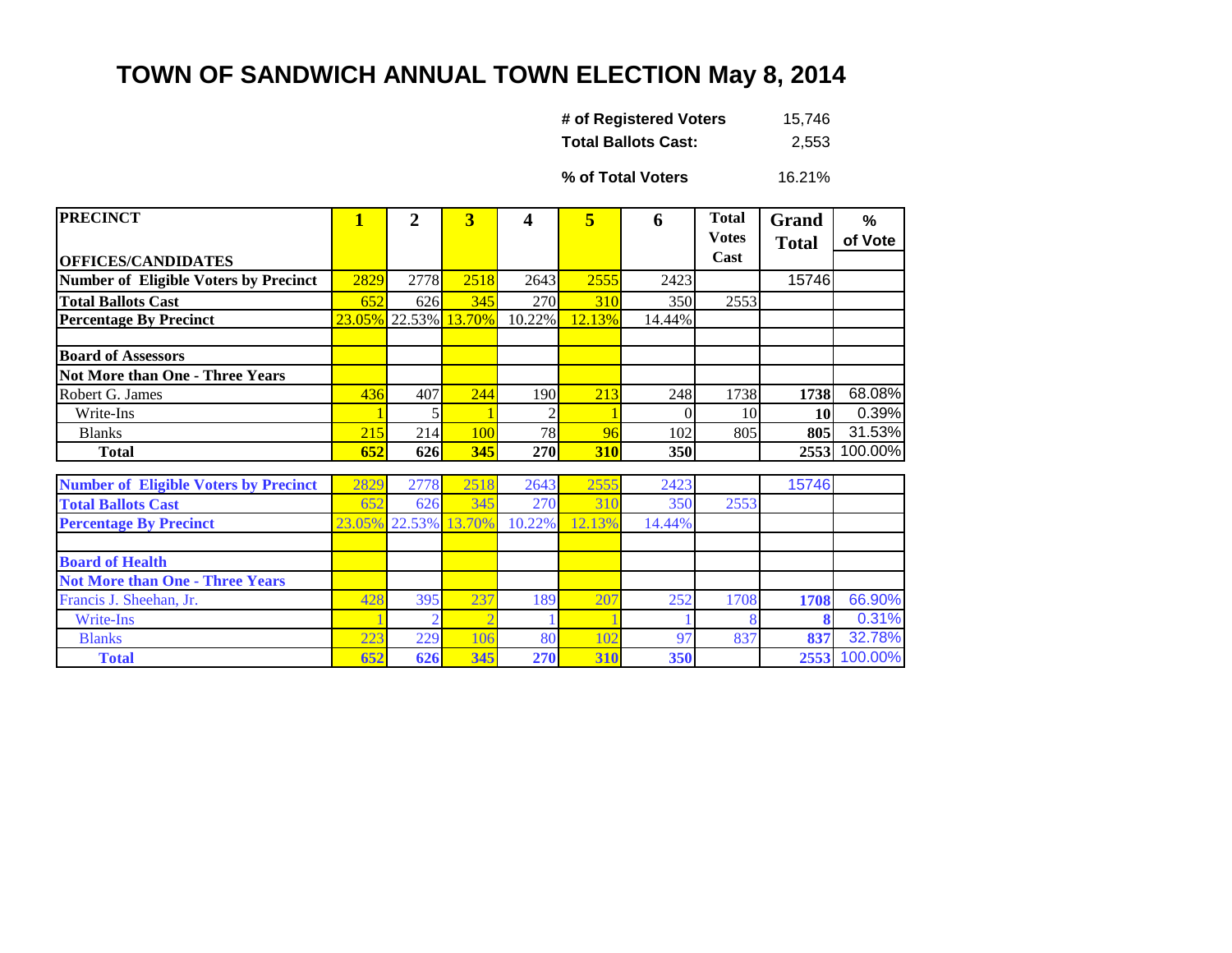| <b>Number of Eligible Voters by Precinct</b> | 2829           | 2778                 | 2518             | 2643           | 2555   | 2423           |      | 15746       |         |
|----------------------------------------------|----------------|----------------------|------------------|----------------|--------|----------------|------|-------------|---------|
| <b>Total Ballots Cast</b>                    | 652            | 626                  | 345              | 270            | 310    | 350            | 2553 |             |         |
| <b>Percentage By Precinct</b>                |                | 23.05% 22.53% 13.70% |                  | 10.22%         | 12.13% | 14.44%         |      |             |         |
|                                              |                |                      |                  |                |        |                |      |             |         |
| <b>Board of Selectman</b>                    |                |                      |                  |                |        |                |      |             |         |
| <b>Not More than Two - Three Years</b>       |                |                      |                  |                |        |                |      |             |         |
| Frank Pannorfi                               | 285            | 312                  | 182              | 144            | 132    | 175            | 1230 | 1230        | 30.97%  |
| R. Patrick Ellis                             | 421            | 417                  | 195              | 148            | 183    | 192            | 1556 | 1556        | 39.18%  |
| Peter Beauchemin                             | 267            | 230                  | 142              | 100            | 145    | 165            | 1049 | 1049        | 26.42%  |
| Write-Ins                                    | 5              | 3                    | $\overline{4}$   |                | 4      |                | 25   | 25          | 0.63%   |
| <b>Blanks</b>                                | 28             | $\overline{20}$      | $\overline{22}$  | 14             | 12     | 15             | 111  | 111         | 2.80%   |
| <b>Total</b>                                 | 1006           | 982                  | $\overline{545}$ | 411            | 476    | 551            |      | 3971        | 100.00% |
| <b>Number of Eligible Voters by Precinct</b> | 2829           | 2778                 | 2518             | 2643           | 2555   | 2423           |      | 15746       |         |
| <b>Total Votes Cast</b>                      | 652            | 626                  | 345              | 270            | 310    | 350            | 2553 |             |         |
| <b>Percentage By Precinct</b>                |                | 23.05% 22.53% 13.70% |                  | 10.22%         | 12.13% | 14.44%         |      |             |         |
| <b>Constable</b>                             |                |                      |                  |                |        |                |      |             |         |
| <b>Not More than One - Three Years</b>       |                |                      |                  |                |        |                |      |             |         |
| Clyde S. Gill                                | 461            | 427                  | 250              | 185            | 215    | 263            | 1801 | <b>1801</b> | 70.54%  |
| Write-Ins                                    | $\Omega$       | $\overline{2}$       |                  |                |        | $\mathbf{0}$   | 6    | 6           | 0.24%   |
| <b>Blanks</b>                                | 191            | 197                  | 94               | 83             | 94     | 87             | 746  | 746         | 29.22%  |
| <b>Total</b>                                 | 652            | 626                  | 345              | 270            | 310    | 350            |      | 2553        | 100.00% |
|                                              |                |                      |                  |                |        |                |      |             |         |
| <b>Number of Eligible Voters by Precinct</b> | 2829           | 2778                 | 2518             | 2643           | 2555   | 2423           |      | 15746       |         |
| <b>Total Votes Cast</b>                      | 652            | 626                  | 345              | 270            | 310    | 350            | 2553 |             |         |
| <b>Percentage By Precinct</b>                |                | 23.05% 22.53% 13.70% |                  | 10.22%         | 12.13% | 14.44%         |      |             |         |
| <b>Planning Board</b>                        |                |                      |                  |                |        |                |      |             |         |
| <b>Not More than Two - Three Years</b>       |                |                      |                  |                |        |                |      |             |         |
| Joseph A. Vaudo                              | 151            | 105                  | 107              | 84             | 78     | 79             | 604  | 604         | 17.34%  |
| Lori A. Caron                                | 308            | 337                  | 191              | 154            | 142    | 179            | 1311 | 1311        | 37.63%  |
| Robert E. King - Write-In                    | 335            | 343                  | 116              | 86             | 153    | 188            | 1221 | 1221        | 35.05%  |
| Other Write-Ins                              | $\overline{4}$ | 5                    | 5                | $\overline{2}$ | 5      | $\overline{2}$ | 23   | 23          | 0.66%   |
| <b>Blanks</b>                                | 71             | 60                   | 58               | 42             | 48     | 46             | 325  | 325         | 9.33%   |
| <b>Total</b>                                 | 869            | 850                  | 477              | 368            | 426    | 494            |      | 3484        | 100.00% |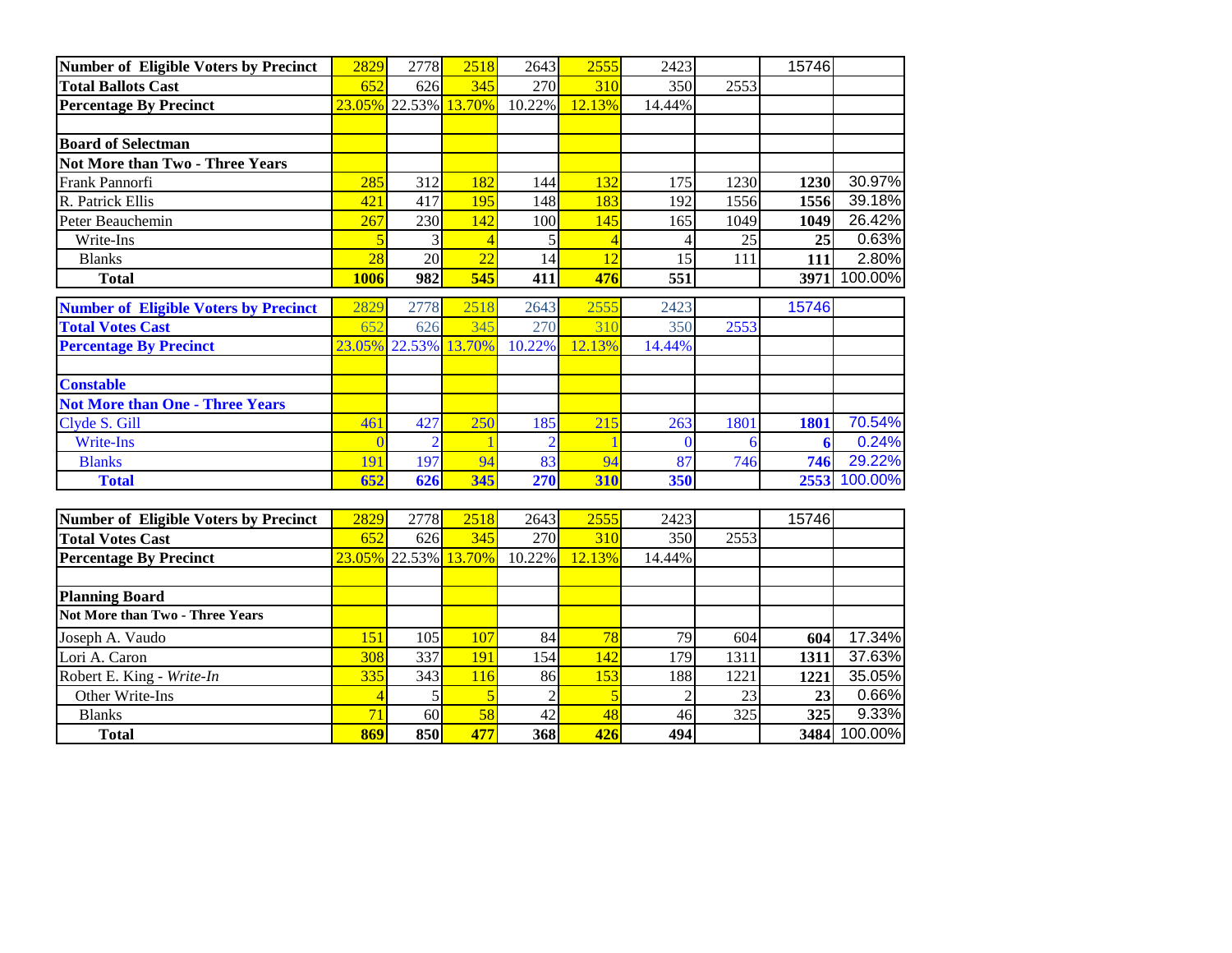| <b>Number of Eligible Voters by Precinct</b>  | 2829   | 2778          | 2518       | 2643   | 2555            | 2423   |      | 15746 |         |
|-----------------------------------------------|--------|---------------|------------|--------|-----------------|--------|------|-------|---------|
| <b>Total Votes Cast</b>                       | 652    | 626           | 345        | 270    | 31 <sup>°</sup> | 350    | 2553 |       |         |
| <b>Percentage By Precinct</b>                 | 23.05% | 22.53% 13.70% |            | 10.22% | 12.13%          | 14.44% |      |       |         |
|                                               |        |               |            |        |                 |        |      |       |         |
| <b>Planning Borad</b>                         |        |               |            |        |                 |        |      |       |         |
| <b>Not More than One - One Year Unexpired</b> |        |               |            |        |                 |        |      |       |         |
| David L. Darling                              | 364    | 341           | 211        | 162    | 175             | 209    | 1462 | 1462  | 57.27%  |
| Robert E. King - Write-In                     | 29     | 22            | $\sqrt{2}$ |        |                 |        | 102  | 102   | 4.00%   |
| <b>Other Write-Ins</b>                        |        |               |            |        |                 |        |      |       | 0.24%   |
| <b>Blanks</b>                                 | 259    | 262           | 118        | 95     | 12              | 128    | 983  | 983   | 38.50%  |
| <b>Total</b>                                  | 652    | 626           | 345        | 270    | 310             | 350    |      | 2553  | 100.00% |

| Number of Eligible Voters by Precinct | 2829       | 2778 | 2518                          | 2643   | 2555   | 2423   |      | 15746 |         |
|---------------------------------------|------------|------|-------------------------------|--------|--------|--------|------|-------|---------|
| <b>Total Votes Cast</b>               | 652        | 626  | 345                           | 270    | 310    | 350    | 2553 |       |         |
| <b>Percentage By Precinct</b>         | 23.05%     |      | $\vert$ 22.53% $\vert$ 13.70% | 10.22% | 12.13% | 14.44% |      |       |         |
|                                       |            |      |                               |        |        |        |      |       |         |
| <b>School Committee</b>               |            |      |                               |        |        |        |      |       |         |
| Not More than Two - Three Year        |            |      |                               |        |        |        |      |       |         |
| James J. Dever                        | <b>360</b> | 356  | 214                           | 156    | 169    | 210    | 1465 | 1465  | 39.34%  |
| Sean Patrick Rausch                   | 345        | 323  | <b>191</b>                    | 158    | 163    | 179    | 1359 | 1359  | 36.49%  |
| Jackie Hunt - Write-In                |            |      |                               |        |        | 22     | 31   | 31    | 0.83%   |
| Other Write-Ins                       |            |      |                               |        |        |        |      | 14    | 0.38%   |
| <b>Blanks</b>                         | 227        | 228  | 109                           | 80     | 109    | 102    | 855  | 855   | 22.96%  |
| <b>Total</b>                          | 935        | 910  | 515                           | 399    | 450    | 515    |      | 3724  | 100.00% |

| <b>Number of Eligible Voters by Precinct</b>  | 2829 | 2778                 | 2518 | 2643   | 2555   | 2423   |      | 15746 |              |
|-----------------------------------------------|------|----------------------|------|--------|--------|--------|------|-------|--------------|
| <b>Total Votes Cast</b>                       | 652  | 626                  | 345  | 270    | 31(    | 350    | 2553 |       |              |
| <b>Percentage By Precinct</b>                 |      | 23.05% 22.53% 13.70% |      | 10.22% | 12.13% | 14.44% |      |       |              |
|                                               |      |                      |      |        |        |        |      |       |              |
| <b>School Committee</b>                       |      |                      |      |        |        |        |      |       |              |
| <b>Not More than One - One Year Unexpired</b> |      |                      |      |        |        |        |      |       |              |
| Lois Wack                                     | 387  | 352                  | 221  | 161    | 171    | 218    | 1509 | 1509  | 59.11%       |
| Write-Ins                                     |      |                      |      |        |        |        | ി    | 22    | 0.86%        |
| <b>Blanks</b>                                 | 260  | 266                  |      | 107    | 14(    | 129    | 1022 | 1022  | 40.03%       |
| <b>Total</b>                                  | 652  | 626                  | 345  | 270    | 310    | 350    |      |       | 2553 100.00% |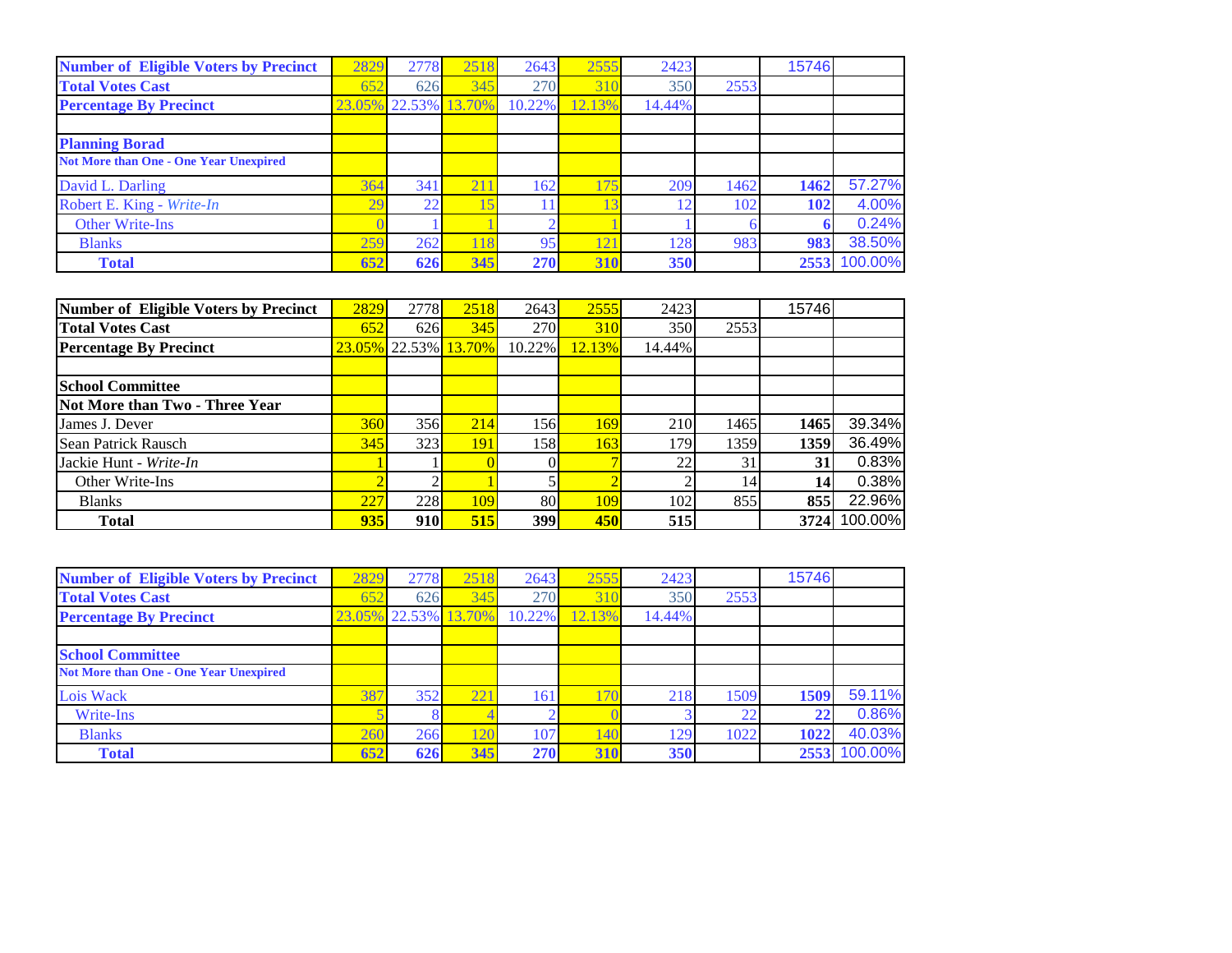| Number of Eligible Voters by Precinct | 2829 | 2778 | 2518                 | 2643            | 2555   | 2423   |      | 15746 |         |
|---------------------------------------|------|------|----------------------|-----------------|--------|--------|------|-------|---------|
| <b>Total Votes Cast</b>               | 652  | 626  | 345                  | <b>270</b>      | 310    | 350    | 2553 |       |         |
| <b>Percentage By Precinct</b>         |      |      | 23.05% 22.53% 13.70% | 10.22%          | 12.13% | 14.44% |      |       |         |
|                                       |      |      |                      |                 |        |        |      |       |         |
| <b>Library Trustee</b>                |      |      |                      |                 |        |        |      |       |         |
| Not More than Three - Three Years     |      |      |                      |                 |        |        |      |       |         |
| Jennifer B. Tickell                   | 400  | 375  | 247                  | 180I            | 191    | 236    | 1629 | 1629  | 29.60%  |
| Mark A. Wiklund                       | 392  | 384  | 221                  | 170I            | 186    | 220    | 1573 | 1573  | 28.58%  |
| Jeanie M. Vander Pyl                  | 419  | 393  | 217                  | 171             | 187    | 217    | 1604 | 1604  | 29.14%  |
| Write-Ins                             |      |      |                      |                 |        |        |      |       | 0.07%   |
| <b>Blanks</b>                         | 173  | 190  | 74                   | 75 <sub>h</sub> | 93     | 89     | 694  | 694   | 12.61%  |
| <b>Total</b>                          | 1384 | 1343 | 761                  | 597             | 657    | 762    |      | 5504l | 100.00% |

| <b>Number of Eligible Voters by Precinct</b>  | 2829 | 2778                 | 2518 | 2643   | 2555   | 2423   |      | 15746 |         |
|-----------------------------------------------|------|----------------------|------|--------|--------|--------|------|-------|---------|
| <b>Total Votes Cast</b>                       | 652  | 626                  | 345  | 270    | 310    | 350    | 2553 |       |         |
| <b>Percentage By Precinct</b>                 |      | 23.05% 22.53% 13.70% |      | 10.22% | 12.13% | 14.44% |      |       |         |
|                                               |      |                      |      |        |        |        |      |       |         |
| <b>Library Trustee</b>                        |      |                      |      |        |        |        |      |       |         |
| <b>Not More than One - One Year Unexpired</b> |      |                      |      |        |        |        |      |       |         |
| <b>Christine Lee Brown</b>                    | 430  | 401                  | 247  | 186.   | 212    | 252    | 1728 | 1728  | 67.69%  |
| Write-Ins                                     |      |                      |      |        |        |        |      |       | 0.08%   |
| <b>Blanks</b>                                 | 222  | 223                  |      | 84     |        | 98     | 823  | 823   | 32.24%  |
| <b>Total</b>                                  | 652  | 626                  | 345  | 270    | 310    | 350    |      | 2553  | 100.00% |

| Number of Eligible Voters by Precinct  | 2829 | 2778L | 2518                 | 2643            | 2555   | 2423   |      | 15746 |         |
|----------------------------------------|------|-------|----------------------|-----------------|--------|--------|------|-------|---------|
| <b>Total Votes Cast</b>                | 652  | 626   | 345                  | 270             | 310    | 350    | 2553 |       |         |
| <b>Percentage By Precinct</b>          |      |       | 23.05% 22.53% 13.70% | 10.22%          | 12.13% | 14.44% |      |       |         |
|                                        |      |       |                      |                 |        |        |      |       |         |
| <b>Weston Memorial Fund</b>            |      |       |                      |                 |        |        |      |       |         |
| <b>Not More than One - Three Years</b> |      |       |                      |                 |        |        |      |       |         |
| Peter N. Conathan                      | 467  | 430   | 254                  | 190             | 208    | 253    | 1802 | 1802  | 70.58%  |
| Write-Ins                              |      |       |                      |                 |        |        |      |       | 0.16%   |
| <b>Blanks</b>                          | 185  | 194   | 90                   | 80 <sup>1</sup> | 101    | 97     | 747  | 747   | 29.26%  |
| <b>Total</b>                           | 652  | 626   | 345                  | <b>270</b>      | 310    | 350    |      | 2553  | 100.00% |

| <b>Number of Eligible Voters by Precinct</b> | 2829   | 2778   | 2518  | 2643             | 2555            | 2423   |      | 15746 |         |
|----------------------------------------------|--------|--------|-------|------------------|-----------------|--------|------|-------|---------|
| <b>Total Votes Cast</b>                      | 652    | 626    | 345   | 270              | 31 <sub>0</sub> | 350    | 2553 |       |         |
| <b>Percentage By Precinct</b>                | 23.05% | 22.53% | 13.70 | 10.22%           | 12.13%          | 14.44% |      |       |         |
|                                              |        |        |       |                  |                 |        |      |       |         |
| <b>Question 1 - High School Field</b>        |        |        |       |                  |                 |        |      |       |         |
| Yes                                          | 229    | 230    | 72    | 123 <sub>1</sub> |                 | 158    | 1030 | 1030  | 40.34%  |
| <b>No</b>                                    | 400    | 371    | 58    | 140              | 183             | 190    | 1442 | 1442  | 56.48%  |
| <b>Blanks</b>                                | 23     | 25     |       |                  |                 |        |      |       | 3.17%   |
| <b>Total</b>                                 | 652    | 626    | 345   | 270              | 310             | 350    |      | 2553  | 100.00% |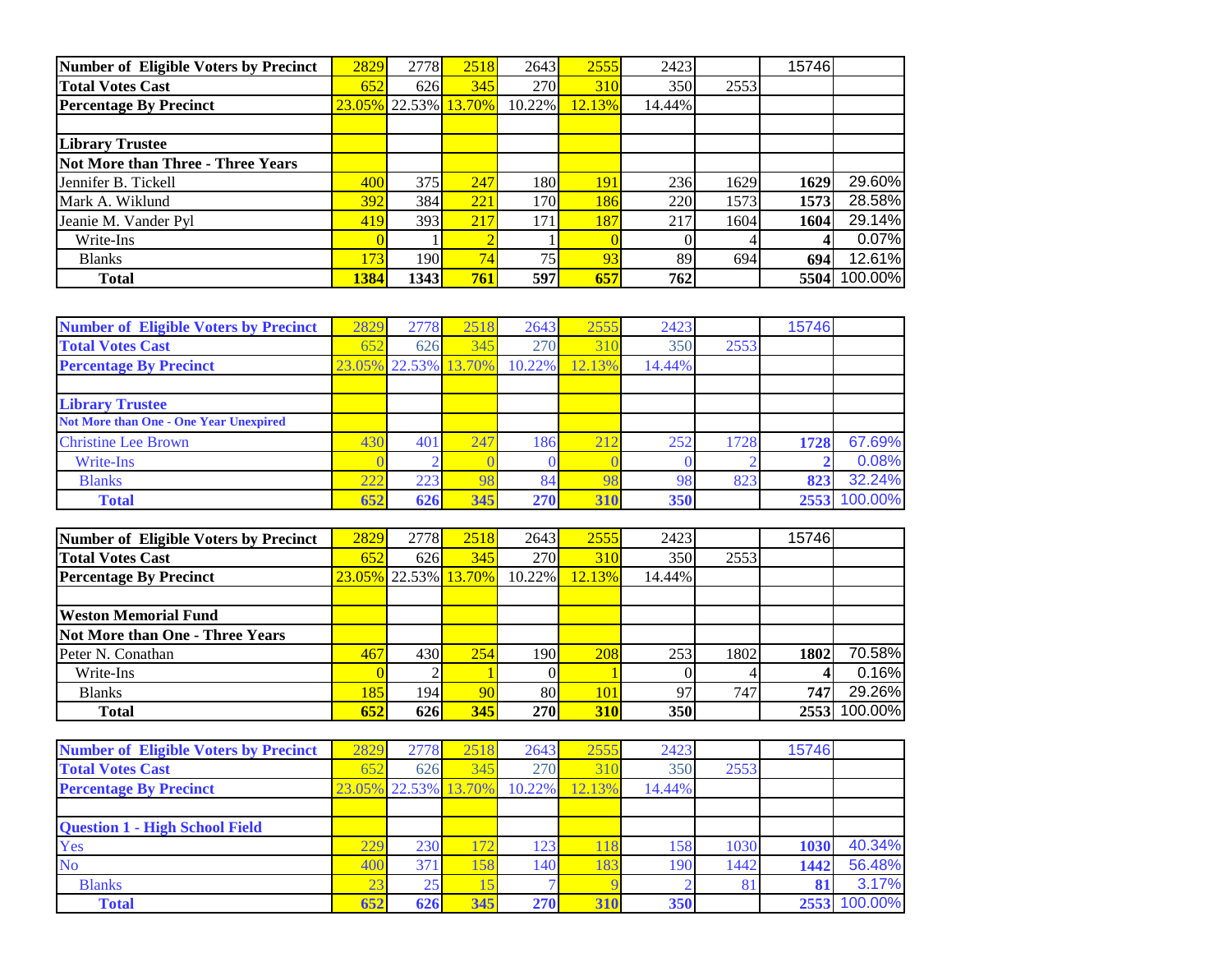| Number of Eligible Voters by Precinct | 2829       | 2778 | 2518                 | 2643       | 2555   | 2423   |      | 15746 |         |
|---------------------------------------|------------|------|----------------------|------------|--------|--------|------|-------|---------|
| <b>Total Votes Cast</b>               | 652        | 626  | 345                  | 270        | 310    | 350    | 2553 |       |         |
| <b>Percentage By Precinct</b>         |            |      | 23.05% 22.53% 13.70% | 10.22%     | 12.13% | 14.44% |      |       |         |
|                                       |            |      |                      |            |        |        |      |       |         |
| <b>Question 2 - Roads</b>             |            |      |                      |            |        |        |      |       |         |
| Yes                                   | 367        | 331  | 200                  | 135        | 157    | 185    | 1375 | 1375  | 53.86%  |
| No                                    | 262        | 270  | 1301                 | 127        | 144    | 162    | 1095 | 1095  | 42.89%  |
| <b>Blanks</b>                         | 23         | 25   | 15                   |            |        |        | 83   | 83    | 3.25%   |
| <b>Total</b>                          | <b>652</b> | 626  | 345                  | <b>270</b> | 310    | 350    |      | 2553  | 100.00% |